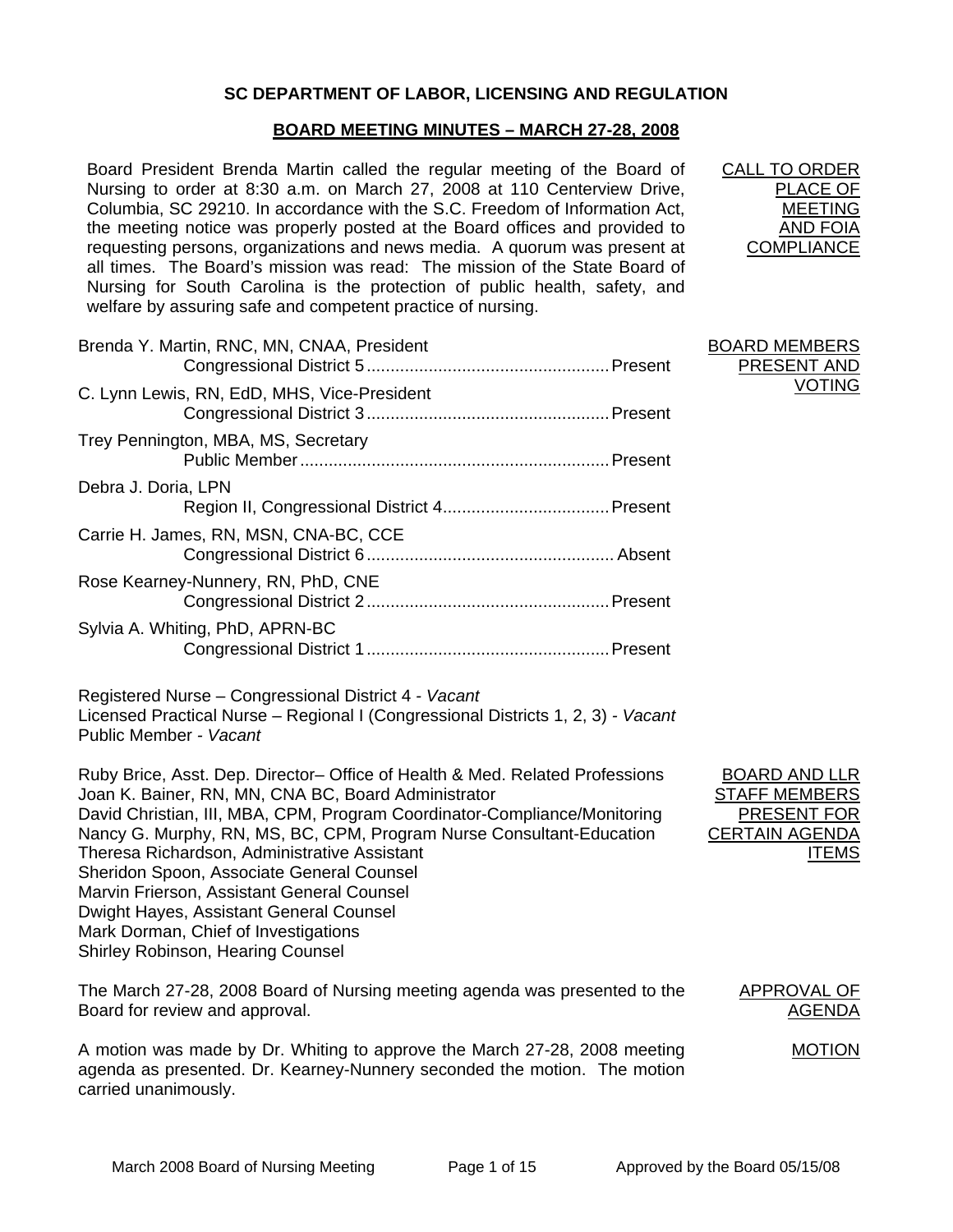| The following items were adopted on the consent agenda:                                                                                                                                                                                                                           | APPROVAL OF<br><b>CONSENT AGENDA</b> |
|-----------------------------------------------------------------------------------------------------------------------------------------------------------------------------------------------------------------------------------------------------------------------------------|--------------------------------------|
| For Information: NCSBN - January/February Policy Perspectives<br>For Information: NCSBN - Transition to Practice Committee Report<br>For Information: NCSBN - RWJF Launches National Program                                                                                      |                                      |
| For Information: NCSBN - NCLEX Regional Workshop Follow-up<br>For Information: Complaint Closure Letter-Follow-up from November 2007<br><b>Board Meeting</b>                                                                                                                      |                                      |
| For Information: NCLEX RN and PN Summary Statistics for 2007<br>For Information: Schools with Deficient NCLEX Pass Rate for Test Year 2007<br>For Information: Announcement: Licensure Applications Approved Per Policy by<br>Program Coordinator & Administrator -Monthly Report |                                      |
| For Information: Investigation Statistics from ReLAES)<br>For Information: Update/Status on Monitoring from Monthly Report                                                                                                                                                        |                                      |
| A motion was made by Dr. Whiting to adopt the Consent Agenda as presented.<br>Dr. Kearney-Nunnery seconded the motion. The motion carried unanimously.                                                                                                                            | <b>MOTION</b>                        |
| The minutes of the January 24-25, 2008 Board of Nursing Meeting were<br>presented for Board review and approval.                                                                                                                                                                  | <b>APPROVAL OF</b><br><b>MINUTES</b> |
| A motion was made Mr. Pennington by to approve the minutes of the January<br>24-25, 2008 Board of Nursing Meeting. Ms. Dora seconded the motion. The<br>motion carried with one abstention.                                                                                       | <b>MOTION</b>                        |
| Brenda Martin and Joan Bainer attended the National Council of State Boards MID YEAR REPORT<br>of Nursing (NCSBN) Mid-Year Meeting was held on March 4-5, 2008 in<br>Chicago. Topics discussed at the meeting and reported to the Board included<br>but were not limited to:      |                                      |

Discussion of evidence based methods to determine continued nursing competency. The competency initiative was somewhat controversial. It was alluded to registered nurses (RN) and licensed practical nurses (LPN) taking a competency test offered by NCSBN. Conversation by the Board included that no other disciplines have competency tests.

The Director at Large position on the NCSBN Board of Directors is currently vacant.

There was emphasis on connections in the international nursing community. NCSBN has gone to other countries to present information from the United States. It was very interesting to see how nursing is regulated in other countries and how the legislative bodies in those countries relate with nursing laws. Ms. Martin reported that most countries require a four year degree and nurses do not regulate themselves.

Alternatives to discipline for substance abuse/addiction recovery were also discussed. NCSBN conducted a survey and researched to be sure these alternatives would not be a violation of the Compact law. Ms. Bainer is working on the committee to make recommendation to the NCSBN Board of Directors.

There was discussion about a Transition to Practice for new graduates to be in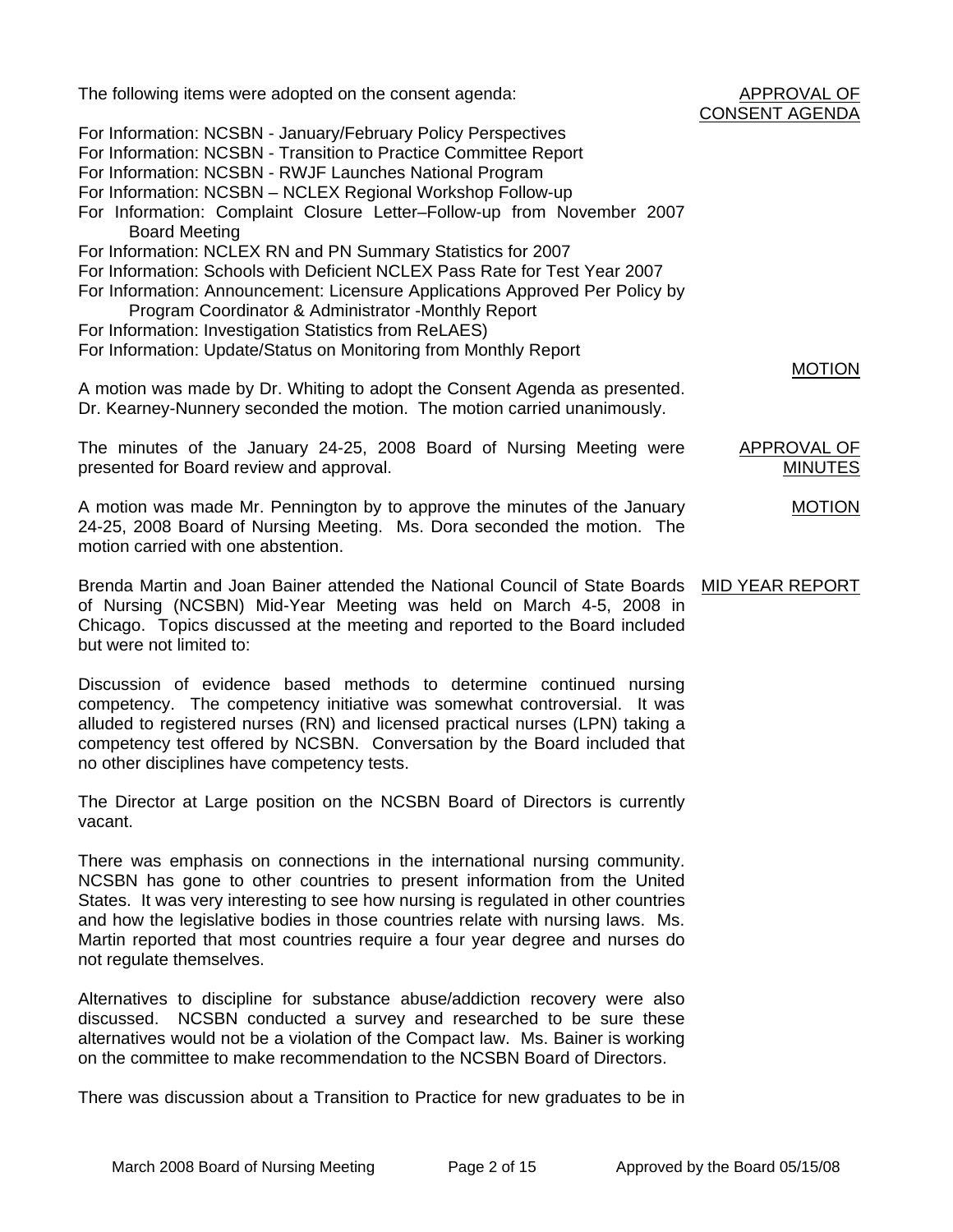an orientation program for a period of six months to one year. Facilities would be responsible and there would be no cost to the student. New graduates would provide evidence of completing the orientation. Their license file would be flagged if they did not complete the orientation. The Board discussed possible barriers for small nursing homes, the fact that there are not many disciplinary cases involving newly graduated licensees, and that there are mentors for new graduates.

South Carolina is participating in the Commitment to Ongoing Regulatory Excellence (CORE) program. Some other states have obtained new full time employees and equipment related to their participation. Information from 2005 has been provided. Efforts are being made to submit information quicker.

Discussion from the NCSBN Advanced Practice Registered Nurse (APRN) Committee included but was not limited to listening to stakeholders, trying to define scope of practice for various specialties, approval of APRN education, Compact and licensure accreditation/certification.

Ms. Bainer attended an introductory webinar related to the Taxonomy of Error, Root Cause Analysis & Practice Responsibility (TERCAP). We will be participating in the Webinar instead of traveling to the next meeting. TERCAP is directed mostly at hospital systems. The Board of Nursing does not regulate hospitals in South Carolina.

Ms. Bainer reported that for many years South Carolina has received a C+ regarding pain management. The Boards of Nursing, Medical Examiners and Pharmacy along with other groups would like to work together to develop and sign a joint statement on pain management in South Carolina. The goal is for our state to receive an A but ultimately to assist the patients in South Carolina. PAIN MANAGEMENT

A motion was made by Dr. Kearney-Nunnery to allow Administrator Joan Bainer to move forward in collaborating with other boards and bring back a joint statement to the Board for review and approval. Dr. Whiting seconded the motion. The motion carried unanimously. MOTION

The Board was provided with the February 5, 2008 Investigative Review Committee Meeting Minutes and recommendations for review and approval.

A motion was made by Dr. Kearney-Nunnery to approve the February 5, 2008 Investigative Review Committee Meeting recommendations for Dismissals as presented. Dr. Whiting seconded the motion. The motion carried unanimously. MOTION

A motion was made by Dr. Whiting to approve the February 5, 2008 Investigative Review Committee Meeting recommendations for Formal Complaint as presented. Mr. Pennington seconded the motion. The motion carried unanimously. MOTION

A motion was made by Mr. Pennington to approve the February 5, 2008 Investigative Review Committee Meeting recommendation for Letters of Concern as presented. Dr. Kearney-Nunnery seconded the motion. The motion carried unanimously. MOTION

IRC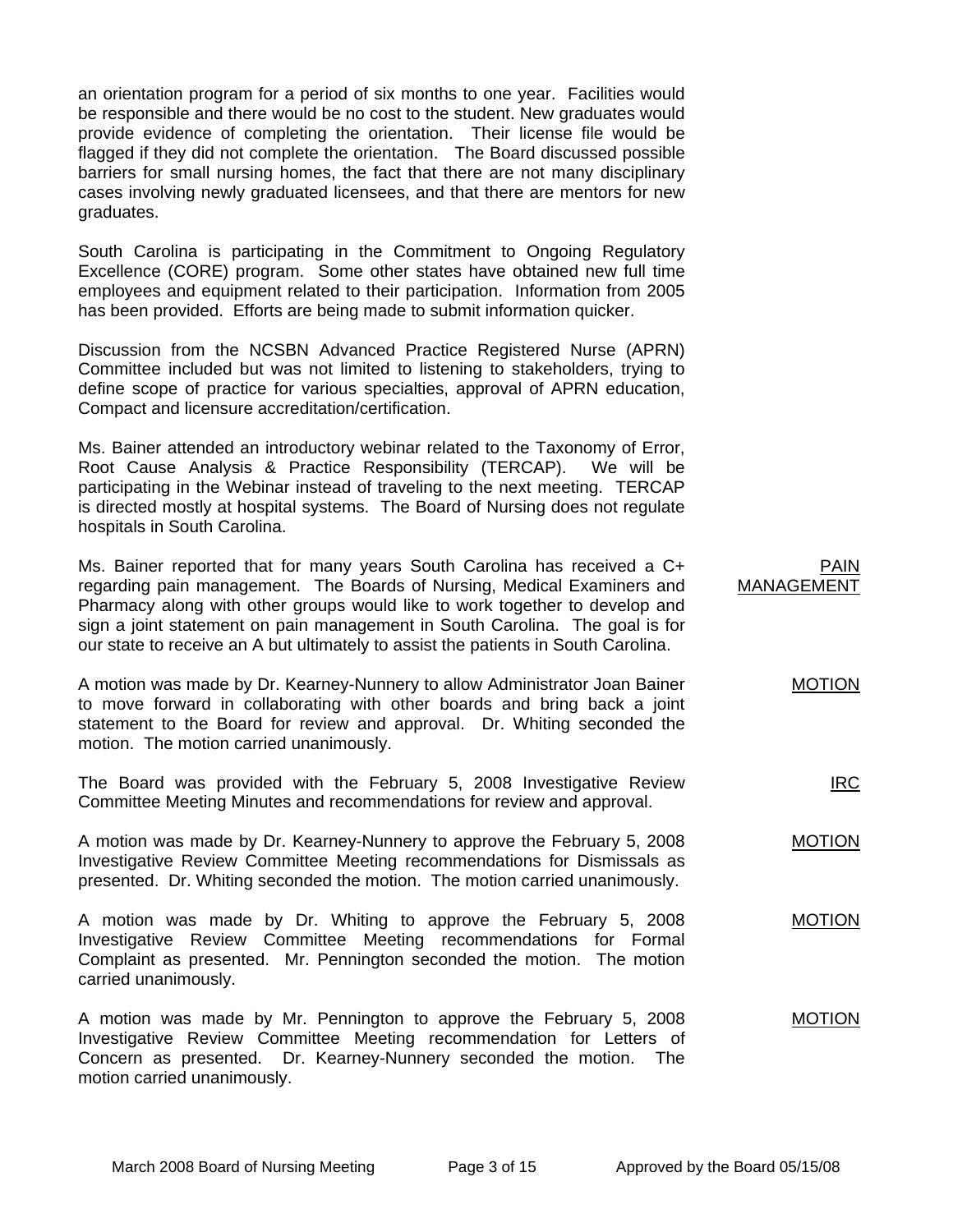Ms. Bainer reported that she had met with South Carolina Department of Labor, Licensing and Regulation (LLR) Director Adrienne R. Youmans regarding the Investigative Review Committee (IRC). LLR hired a consultant to review all LLR systems and processes. The consultant and a staff committee are utilizing the Disciplinary Sanctions Guidelines Chart in cases for issues such as Medicaid fraud. This would save money and time by not convening a committee and travel expenses. Ms. Youmans was very complementary of the Disciplinary Sanctions Guidelines Chart. Other licensing boards are using this chart as a template to develop their own guidelines. The staff committee would include a nurse, an attorney and investigation representative. The team would review the case based on the Disciplinary Sanctions Guidelines Chart. Consent agreements would be sent directly to the President but with more people reviewing. Ms. Youmans supports the new process. The team would take practice cases will go to an IRC. Mr. Dorman reported that of the 65 reviewed only 25 required further review by the IRC. Board discussion included but was not limited to the need to have a nurse involved in the review, that the Disciplinary Sanctions Guidelines Chart are only guidelines, and involvement of Program Nurse Consultation – Practice to make best use of the Administrator's time.

The Board was provided with the minutes from the February 7, 2008 Disciplinary Review Committee (DRC) meeting for review and approval. It was noted that due to an emergency, only Dr. Kathleen Crispin was in attendance for this meeting. This is not a normal situation. The composition of the DRC will be reviewed at the Board's Strategic Planning Meeting in April.

A motion was made by Dr. Lewis to return the February 7, 2008 Disciplinary Review Committee (DRC) Minutes for clarification of the members present and voting. Ms. Doria seconded the motion. The motion carried with one abstention.

Applicants for the National Council Licensure Examination (NCLEX) for registered nurse and practical nurse licensure appeared before the Board regarding affirmative answers to questions regarding disciplinary and/or criminal records reported on or accommodations requested on the South Carolina licensure application. Respondents and witnesses were sworn in.

An applicant for licensure by examination appeared before the January 23, 2008 Board Order for further consideration and determination of what restrictions, if any, should be imposed on his license.

A motion was made to go into executive session for the purpose of receiving legal counsel. The motion received a second. The motion carried unanimously. MOTION

A motion was made to return to the hearing. The motion received a second. The motion carried unanimously. No actions were taken during executive session.

A motion was made by Mr. Pennington grant practical nurse license with a private agreement requiring a progress report in six months from the date of the order. Dr. Kearney-Nunnery seconded the motion. The motion carried unanimously.

DRC

MOTION

LICENSURE APPEARANCES

MOTION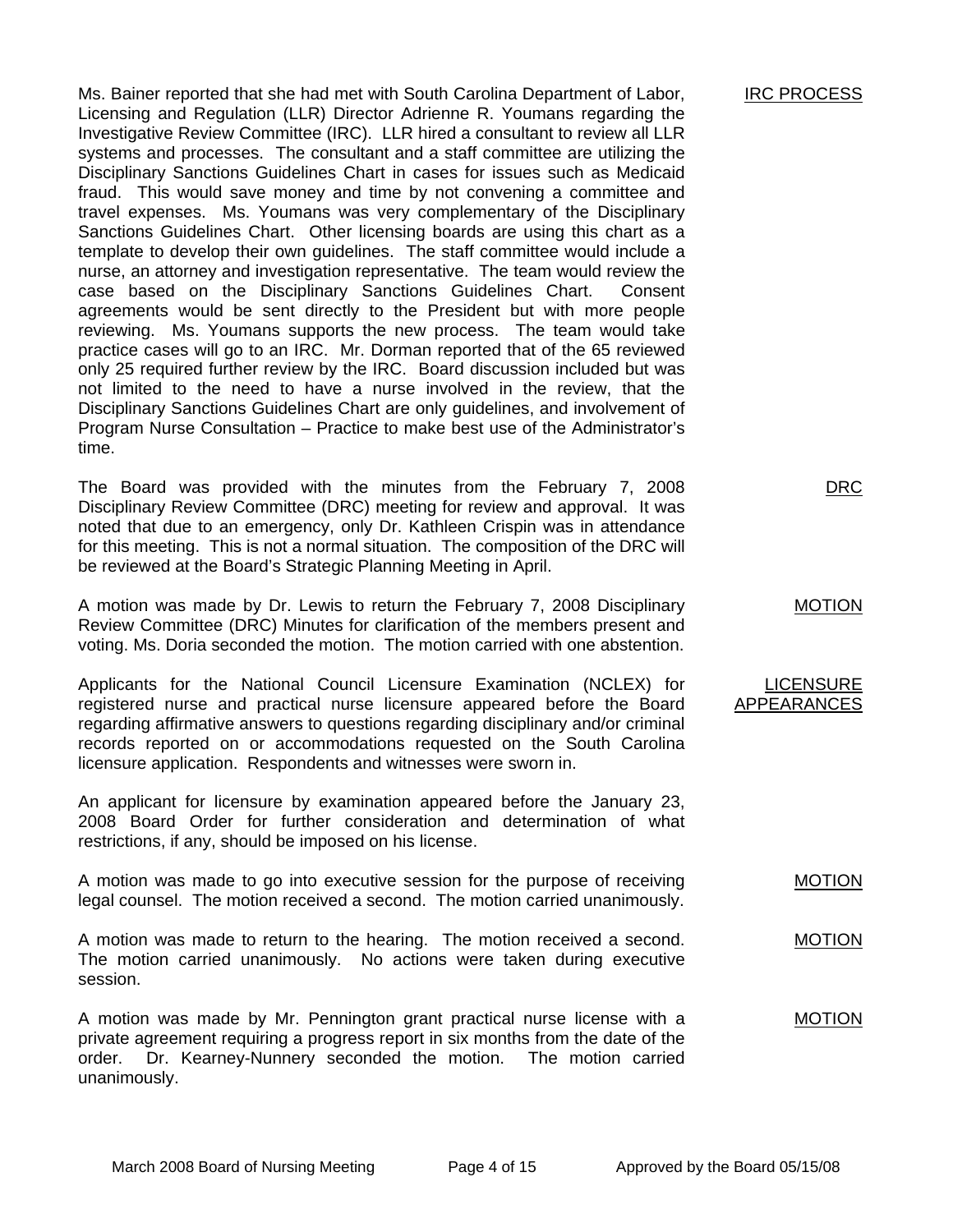A candidate National Council Licensure Examination (NCLEX) for registered nurse appeared without counsel before the Board regarding a "yes" answer to questions on criminal records on the application. The Board asked questions regarding circumstances of the criminal record.

| A motion was made by Dr. Lewis to go into executive session for the purpose of |                                                                            | <b>MOTION</b> |
|--------------------------------------------------------------------------------|----------------------------------------------------------------------------|---------------|
|                                                                                | receiving legal counsel. Ms. Doria seconded the motion. The motion carried |               |
| unanimously.                                                                   |                                                                            |               |

A motion was made to return to the hearing. The motion received a second. The motion carried unanimously. No actions were taken during executive session. MOTION

A motion was made by Dr. Whiting to allow candidate to sit for the National Council Licensure Examination (NCLEX) for registered nurse and upon successful completion be licensed as a registered nurse in South Carolina with requirement for a Recovering Professionals Program (RPP) evaluation, if there is a positive diagnosis, participation in the RPP and license will be on probation concurrent with DUI probation, Board approved practice setting with no home health or agency and on-site and on-shift registered nurse supervision, Respondent shall provide a copy of the order to her employer(s), quarterly employer reports. Ms. Doria seconded the motion. The motion carried unanimously. MOTION

A candidate National Council Licensure Examination (NCLEX) for registered nurse appeared without counsel before the Board regarding accommodations for testing. The Board asked questions regarding circumstances of the criminal record.

A motion was made by Dr. Kearney-Nunnery to refer the candidate for an Americans with Disabilities Act (ADA) evaluation. Dr. Whiting seconded the motion. The motion carried unanimously. MOTION

Desa Ballard, Esquire presented a reconsideration of the Board's Final Order. Respondent was not present. RECONSIDERATIO N

A motion was made by Dr. Lewis to go into executive session for the purpose of receiving legal counsel. Ms. Doria seconded the motion. The motion carried unanimously. MOTION

A motion was made to return to the hearing. The motion received a second. The motion carried unanimously. No actions were taken during executive session. MOTION

A motion was made by Dr. Kearney-Nunnery made to amend paragraph 2E of the June 2007 Board order to require a Board approved work setting under the on-site / on-shift supervision by a licensed healthcare practitioner and to amend paragraph 2F of the June 2007 Board order to require the receipt of private quarterly reports from the Respondent's physician. Dr. Whiting seconded the motion. The motion carried unanimously. MOTION

Memoranda of Agreement regarding violation of previous Board orders were MEMORANDA OF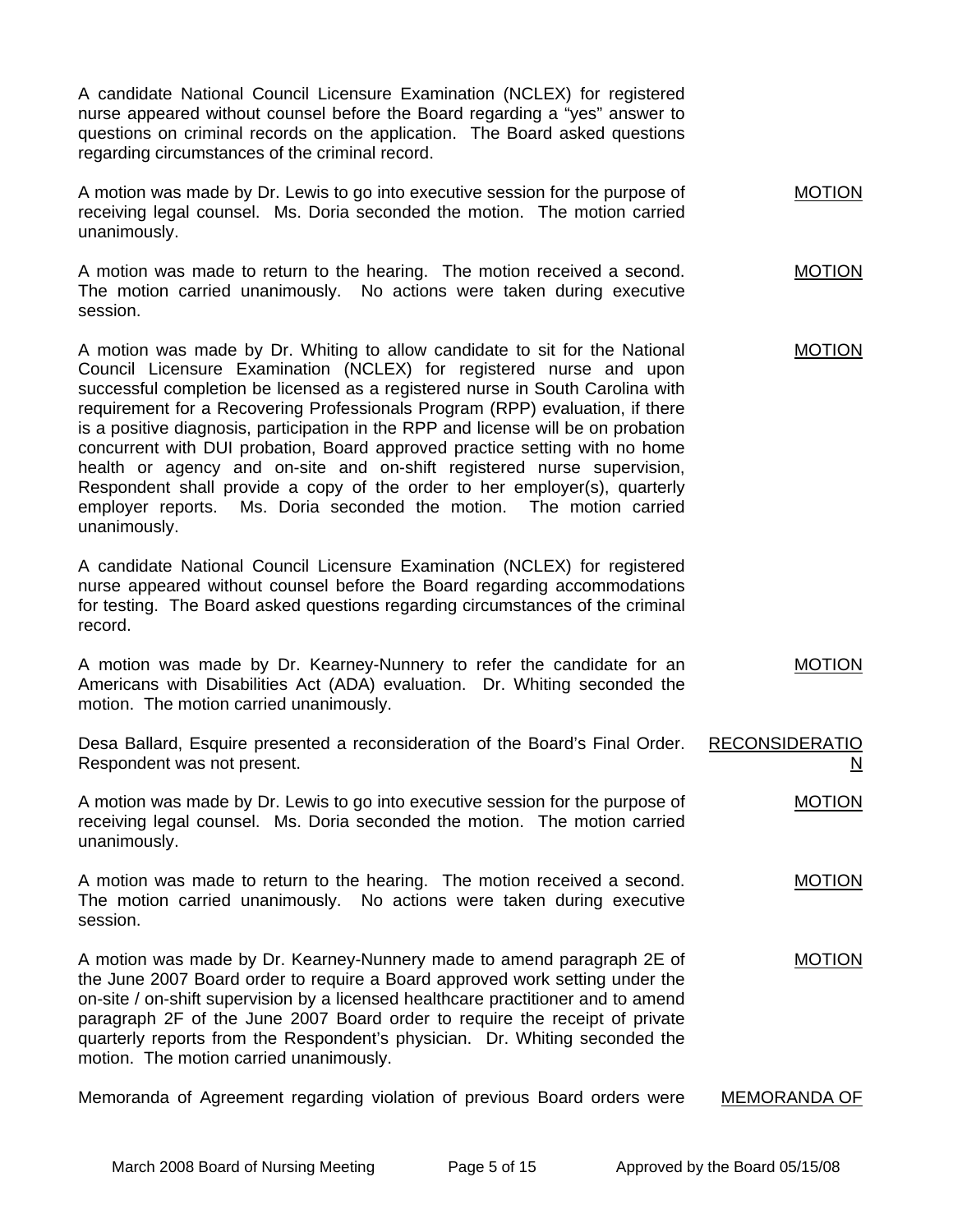| presented to the Board for their review and determination of appropriate<br>sanctions. Respondents appeared before the Board to respond to questions<br>regarding their Memoranda of Agreement. Recovering Professionals Program<br>(RPP) representatives from were present to respond to questions in cases<br>regarding their clients.                             | AGREEMENT     |
|----------------------------------------------------------------------------------------------------------------------------------------------------------------------------------------------------------------------------------------------------------------------------------------------------------------------------------------------------------------------|---------------|
| Respondent Patricia Suzanne Smith, APRN was properly notified and appeared<br>before the Board represented by Desa Ballard, Esquire. Dr. John Jordan was<br>also present. Respondent signed a memorandum of agreement admitting to a<br>violation and waiving a disciplinary panel hearing.                                                                          |               |
| A motion was made by Dr. Lewis to go into executive session for the purpose of<br>receiving legal counsel. Ms. Doria seconded the motion. The motion carried<br>unanimously.                                                                                                                                                                                         | <b>MOTION</b> |
| A motion was made to return to the hearing. The motion received a second.<br>The motion carried unanimously. No actions were taken during executive<br>session.                                                                                                                                                                                                      | <b>MOTION</b> |
| A motion was made by Dr. Whiting to assess a civil penalty of \$1,500 on<br>Respondent Patricia Suzanne Smith, APRN based on failure to produce<br>protocols with supervising physician and failure to obtain prescriptive authority<br>from previous preceptor with the Board as required by law. Ms. Doria seconded<br>the motion. The motion carried unanimously. | <b>MOTION</b> |
| Respondent David R. Sholtz, RN was properly notified and appeared before the<br>Board represented by Nancy (Ann) Fant, Esquire. Respondent signed a<br>memorandum of agreement admitting to a violation and waiving a disciplinary<br>panel hearing.                                                                                                                 |               |
| A motion was made by Dr. Kearney-Nunnery to go into executive session for<br>the purpose of receiving legal counsel. Ms. Doria seconded the motion. The<br>motion carried unanimously.                                                                                                                                                                               | <b>MOTION</b> |
| A motion was made to return to from executive session. The motion received a<br>second. The motion carried unanimously. No actions were taken during<br>executive session.                                                                                                                                                                                           | <b>MOTION</b> |
| A motion was made by Dr. Kearney-Nunnery to dismiss the case of Respondent<br>David R. Sholtz, RN. Mr. Pennington seconded the motion. The motion carried<br>unanimously.                                                                                                                                                                                            | <b>MOTION</b> |
| Respondent Rosilyn Lydia Brown, LPN was properly notified and appeared<br>before the Board without legal counsel. Respondent was made aware of her<br>right to legal counsel but waived that right. Respondent signed a memorandum<br>of agreement admitting to a violation and waiving a disciplinary panel hearing.                                                |               |
| A motion was made by Dr. Kearney-Nunnery to go into executive session for<br>the purpose of receiving legal counsel. Ms. Doria seconded the motion. The<br>motion carried unanimously.                                                                                                                                                                               | <b>MOTION</b> |
| A motion was made to return to the hearing. The motion received a second.                                                                                                                                                                                                                                                                                            | <b>MOTION</b> |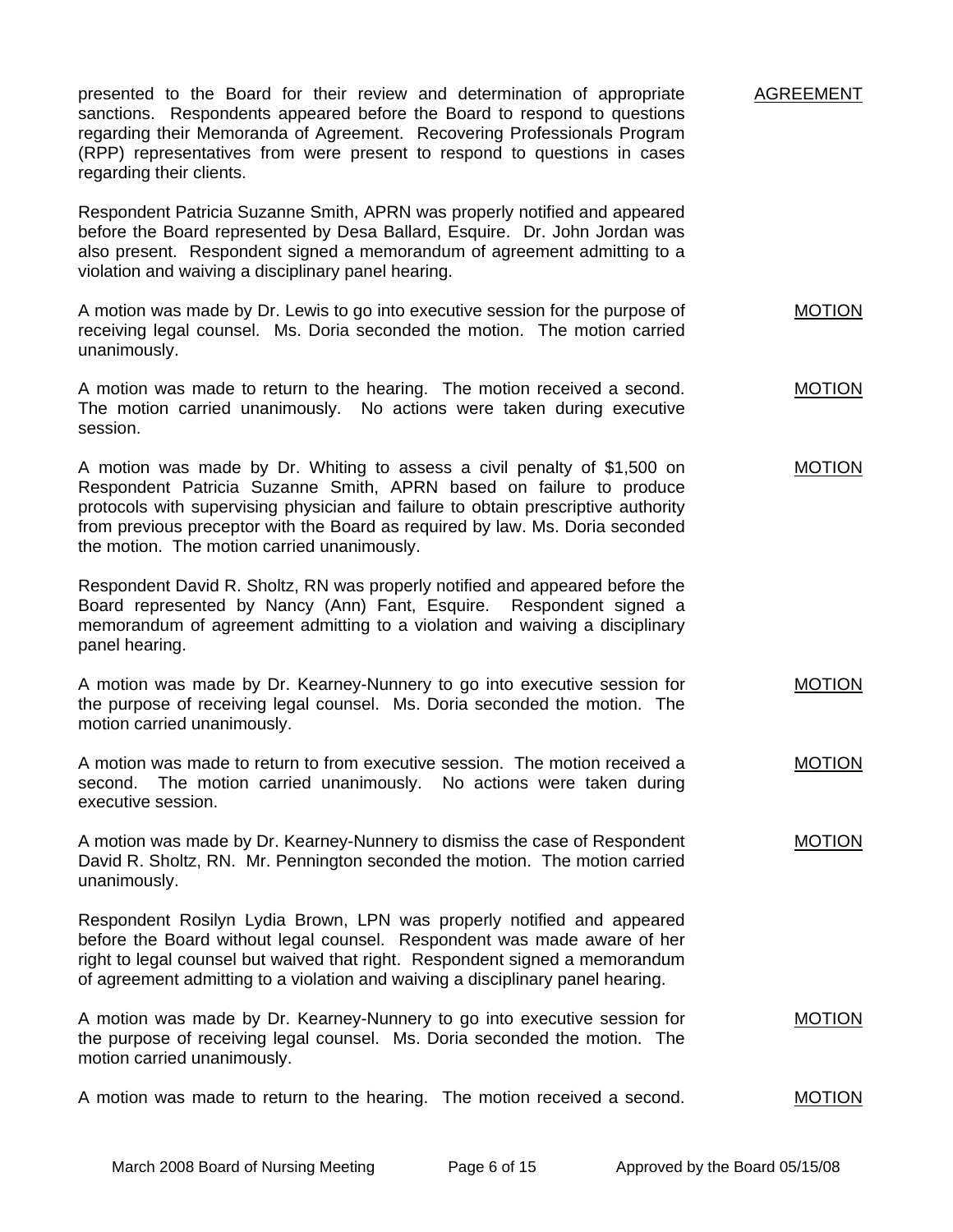The motion carried unanimously. No actions were taken during executive session.

A motion was made by Dr. Whiting to indefinitely suspend the license of Respondent Rosilyn Lydia Brown, LPN until she is fully compliant with the Recovering Professional Program (RPP) and the Board receives a written recommendation from the RPP regarding her safety to return to practice. Mr. Pennington seconded the motion. The motion carried unanimously.

Respondent Catherine Kennedy Powers, RN was properly notified and appeared before the Board without legal counsel. Respondent was made aware of her right to legal counsel but waived that right. Respondent signed a memorandum of agreement admitting to a violation and waiving a disciplinary panel hearing.

A motion was made by Dr. Kearney-Nunnery to reinstate the license of Respondent Catherine Kennedy Powers, RN upon receipt of a written recommendation from the Recovering Professional Program as to her safety to return to work, Respondent shall work in a Board approved work setting under the on-site / on-shift registered nurse supervision, no home based care, agency or telenursing or telehealth, quarterly employer reports and completion of a Legal Aspects Workshop. Ms. Doria seconded the motion. The motion carried unanimously.

Respondent Charlsie G. Smith, RN was properly notified and appeared before the Board without legal that right. Respondent signed a memorandum of agreement admitting to a violation and waiving a disciplinary panel hearing.

A motion was made by Dr. Whiting to indefinitely suspend the license of Respondent Charlsie G. Smith, RN, that Respondent complete inpatient care as recommended by the Recovering Professional Program (RPP), to re-enroll with RPP and to appear before the Board prior to relicensure. Ms. Doria seconded the motion. The motion carried unanimously.

Respondent Melissa G. Smith, RN was properly notified at the address on record with the Board, did not claim notification and did not appear before the Board and was not represented by legal counsel. Respondent signed a memorandum of agreement admitting to a violation and waiving a disciplinary panel hearing.

A motion was made by Dr. Kearney-Nunnery to indefinitely suspend the license of Respondent Melissa G. Smith RN. Mr. Pennington seconded the motion. The motion carried unanimously.

The Board was provided with Hearing Panel's findings of fact, conclusions of law and recommendations for review and determination of sanctions.

Respondent Kellie Annette Inman, RN was properly notified and appeared before the Board without legal counsel. Respondent was made aware of her right to legal counsel but waived her right to legal counsel. The panel hearing in this case was held on October 23, 2007. In their Findings of Fact and Conclusions of Law, the Hearing Panel found that Respondent violated MOTION

MOTION

MOTION

MOTION

PANEL REPORTS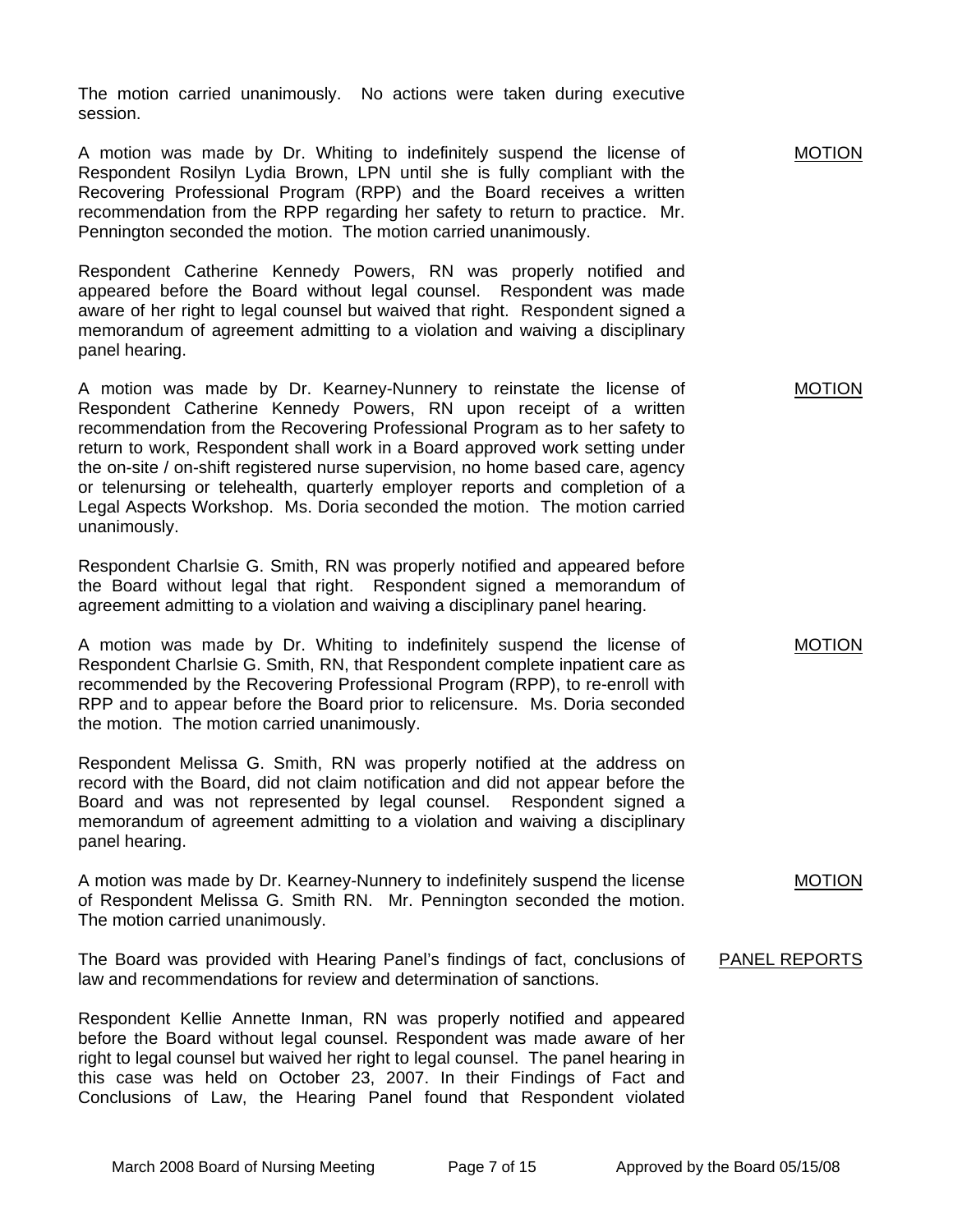Sections 40-33-110(A)(1) and (A)(15) The Hearing Panel recommended Respondent's license be indefinitely suspended, that the suspension may be stayed if Respondent completes a medication course and Legal Aspects of Nursing Workshop with classroom attendance required within thirty days of the order, and that Respondent work in a Board approved work setting under the on-site / on-shift registered nurse supervision, no home based care, agency or telenursing or telehealth.

A motion was made by Dr. Kearney-Nunnery to accept the Hearing Panel's Findings of Fact, Conclusions of Law and Recommendation to indefinitely suspend the license of Respondent Kellie Annette Inman, RN, require Respondent to complete a Board-approved medication course and Legal Aspects of Nursing course, that Respondent may petition the Board for reinstatement upon reinstatement Respondent must practice in a Board approved work setting under the on-site / on-shift registered nurse supervision, no home based care, agency or telenursing or telehealth. Mr. Pennington seconded the motion. The motion carried unanimously.

Respondent Doris A. Sawyer, RN was properly notified and appeared before the Board without legal counsel. Respondent was made aware of her right to legal counsel but waived her right to legal counsel. The panel hearing in this case was held on October 23, 2007. In their Findings of Fact and Conclusions of Law, the Hearing Panel found that Respondent violated Sections 40-33- 110(A)(5). The Hearing Panel recommended the license of Doris A. Sawyer, RN be reinstated.

A motion was made by Dr. Whiting to accept the Hearing Panel's Findings of Fact, Conclusions of Law and Recommendation to reinstate the license of Respondent Doris A. Sawyer, RN. Dr. Lewis seconded the motion. The motion carried unanimously.

A motion was made by Dr. Kearney-Nunnery to vacate the order of temporary suspension in the matter of Respondent Doris A. Sawyer, RN. Mr. Pennington seconded the motion. The motion carried unanimously.

Respondent Tiara Rene Cason, RN was properly notified and appeared before the Board without legal counsel. Respondent was made aware of her right to legal counsel but waived her right to legal counsel. The panel hearing in this case was held on December 11, 2007. In their Findings of Fact and Conclusions of Law, the Hearing Panel found that Respondent violated Sections 40-33-110(A)(14). The Hearing Panel recommended that prior to reinstatement Respondent must re-enroll with the Recovering Professional Program (RPP) and RPP must provide the Board with a statement of Respondent's safety to return to practice.

A motion was made by Dr. Lewis to accept the Hearing Panel's Findings of Fact, Conclusions of Law and recommendation that prior to reinstatement of the license of Respondent Tiara Rene Cason, RN that she re-enroll with the Recovering Professional Program. Dr. Kearney-Nunnery seconded the motion. The motion carried unanimously.

Respondent Kathleen Elizabeth Tuohy, RN was properly notified and appeared

MOTION

MOTION

MOTION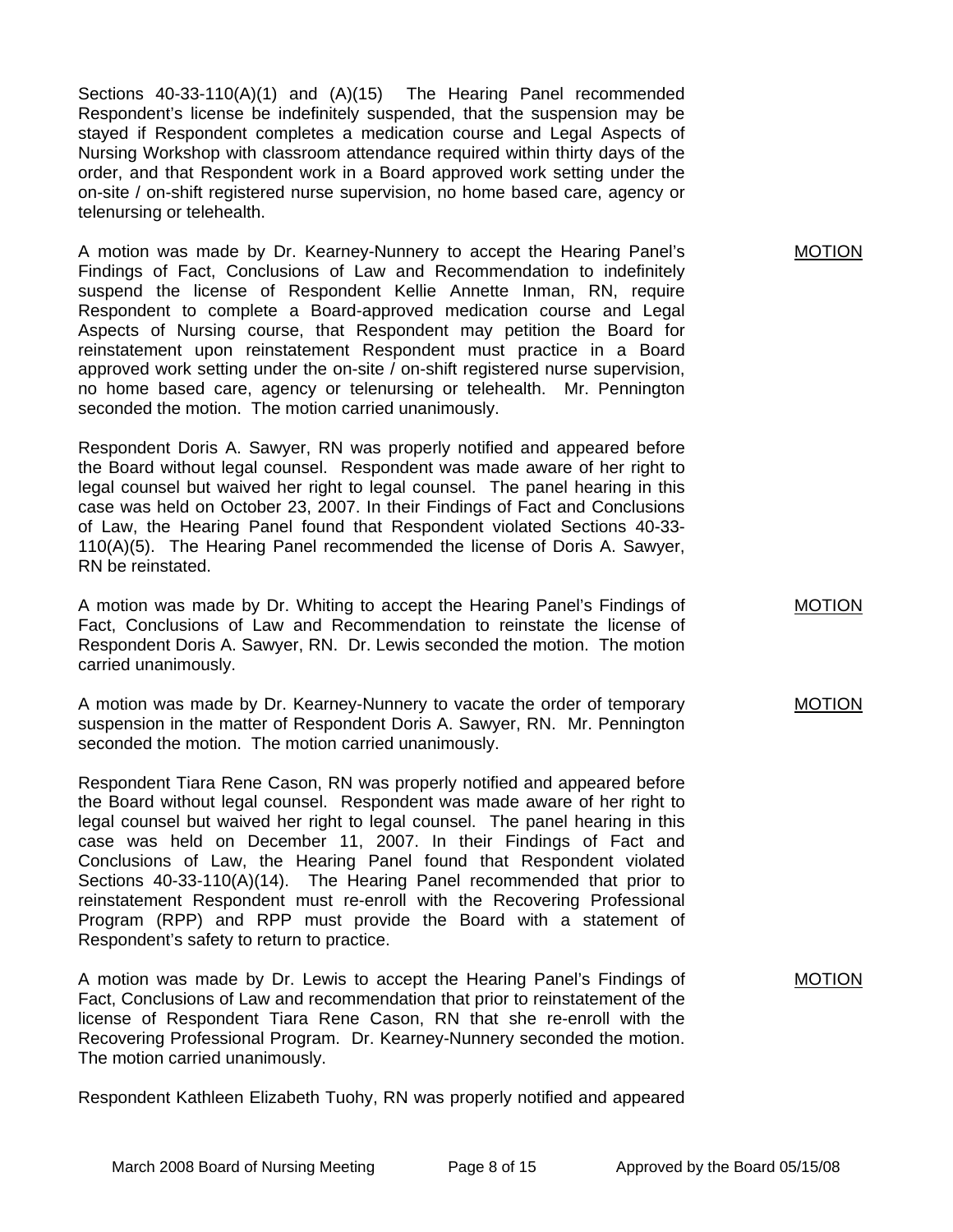before the Board without legal counsel. Respondent was made aware of her right to legal counsel but waived her right to legal counsel. The panel hearing in this case was held on December 11, 2007. In their Findings of Fact and Conclusions of Law, the Hearing Panel found that Respondent violated Sections 40-33-110(A)(14). The Hearing Panel recommended the license of Kathleen Elizabeth Tuohy, RN be indefinitely suspended, the Board receives evidence of participation in the Recovering Professional Program (RPP) and RPP submits a statement as to Respondent's safety to practice nursing.

A motion was made by Dr. Whiting to accept the Hearing Panel's Findings of Fact, Conclusions of Law and Recommendation that the license of Kathleen Elizabeth Tuohy, RN be indefinitely suspended until there is evidence that she is participating in the Recovering Professional Program and the Board receives a statement as to her safety to practice nursing. Mr. Pennington seconded the motion. The motion carried unanimously.

Respondent Kathy R. Woodside, RN was properly notified and appeared before the Board without legal counsel. Respondent was made aware of her right to legal counsel but waived her right to legal counsel. The panel hearing in this case was held on July 24, 2007. In their Findings of Fact and Conclusions of Law, the Hearing Panel found that Respondent violated Sections 40-33- 110(A)(7). The Hearing Panel recommended the license of Kathy R. Woodside, RN be indefinitely suspended, that reinstatement be subject to Respondent's completion of the previously ordered psychiatric evaluation and review by the Board. A copy of the evaluation was provided to the Board at the meeting.

A motion was made by Ms. Doria to accept the Hearing Panel's Findings of Fact, Conclusions of Law and to reinstate the license of Respondent Kathy R. Woodside, RN based on the evaluation. Dr. Whiting seconded the motion. The motion carried unanimously.

Respondent Karen Schaffer, LPN was properly notified but did not appear before the Board and was not represented by legal counsel. The panel hearing in this case was held on September 19, 2007. In their Findings of Fact and Conclusions of Law, the Hearing Panel found that Respondent violated Sections 40-33-110(A)(14). The Hearing Panel recommended that Respondent's license be indefinitely suspended until such time as Respondent appears before the Board and provides evidence that she is enrolled with the Recovering Professional Program (RPP) and compliant with the requirements outlined in the RPP contract.

A motion was made by Dr. Lewis to accept the Hearing Panel's Findings of Fact, Conclusions of Law and Recommendation that the license of Respondent Karen Schaffer, LPN be indefinitely suspended until such time as Respondent appears before the Board and provides evidence that she is enrolled with the Recovering Professional Program (RPP) and compliant with the requirements outlined in the RPP contract. Mr. Pennington seconded the motion. The motion carried unanimously.

Respondent Kay Lynn F. Cherney, LPN was properly notified but did not appear before the Board and was not represented by legal counsel. The panel hearing in this case was held on November 20, 2007. In their Findings of Fact and

MOTION

MOTION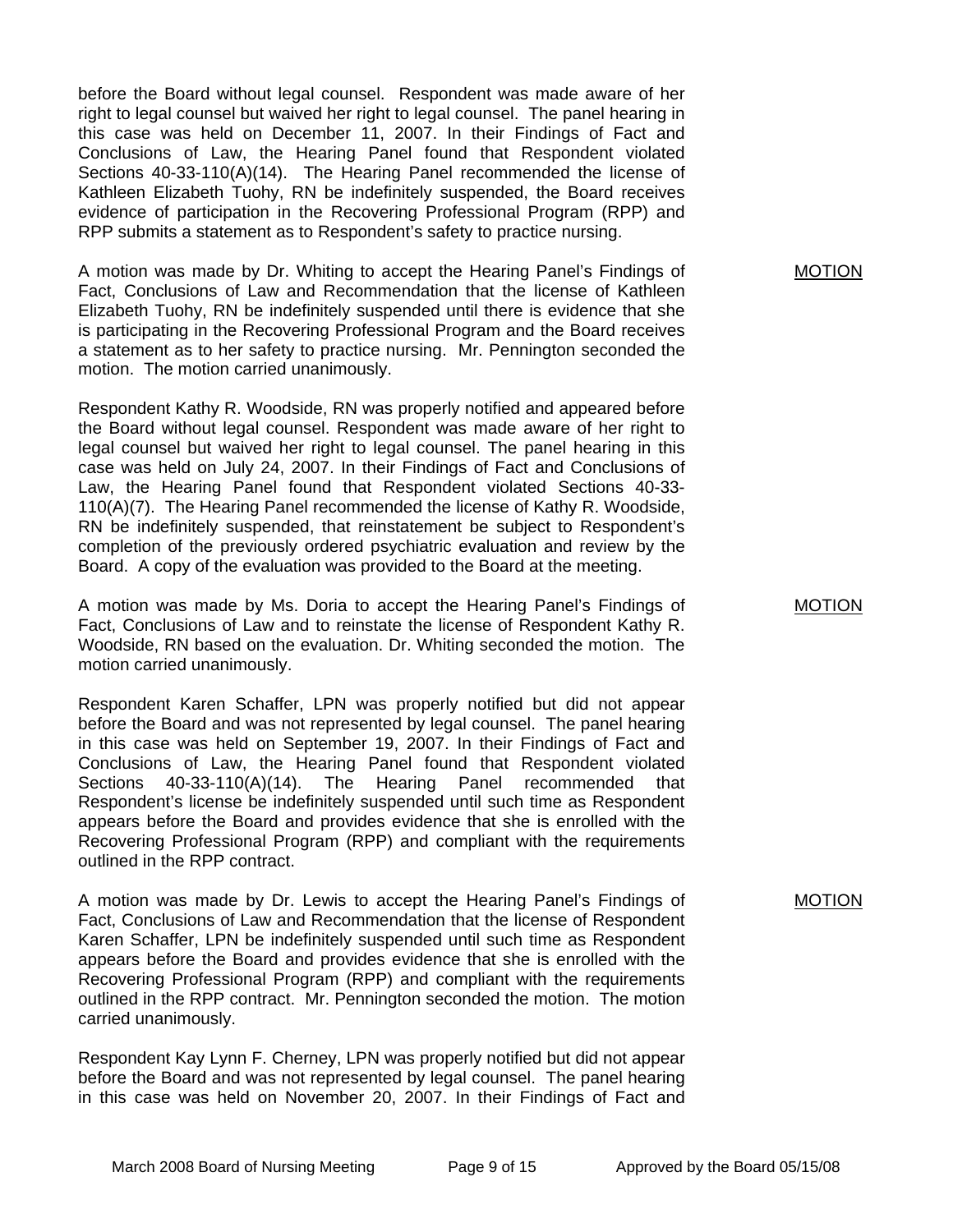Conclusions of Law, the Hearing Panel found that Respondent violated Sections 40-33-110(A)(4). The Hearing Panel recommended Respondent's license be indefinitely suspended until such time as Respondent provides proof that her Ohio license has been reinstated, and any restrictions place upon Respondent's license by the State of Ohio shall apply to Respondent's South Carolina license.

A motion was made by Dr. Kearney-Nunnery to accept Hearing Panel's Findings of Fact, Conclusions of Law and Recommendation that the license of Respondent Kay Lynn F. Cherney, LPN be indefinitely suspended until such time as Respondent provides proof that her Ohio license has been reinstated, and any restrictions place upon Respondent's license by the State of Ohio shall apply to Respondent's South Carolina license. Mr. Pennington seconded the motion. The motion carried unanimously.

Respondent Kelli Bradburn, LPN was properly notified but did not appear before the Board and was not represented by legal counsel. The panel hearing in this case was held on October 23, 2007. In their Findings of Fact and Conclusions of Law, the Hearing Panel found that Respondent violated Sections 40-33-  $110(A)(1)$ ,  $(A)(3)$ ,  $(A)(13)$  and  $(A)(18)$ . The Hearing Panel recommended Respondent's license be indefinitely suspended, that suspension may be stayed upon Respondent's re-enrollment with the Recovering Professional Program (RPP) and upon receipt of a statement from RPP as to Respondent's safety to practice nursing.

A motion was made by Ms. Doria to accept Hearing Panel's Findings of Fact, Conclusions of Law and Recommendation that the license of Respondent Kelli Bradburn, LPN be indefinitely suspended, that suspension may be stayed upon Respondent's re-enrollment with the Recovering Professional Program (RPP), receipt of a statement from RPP as to Respondent's safety to practice nursing and to add that Respondent must appear before the Board after re-enrollment with the RPP and prior to reinstatement. Mr. Pennington seconded the motion. The motion carried unanimously.

Respondent Wanda Kay Carraway, RN was properly notified but did not appear before the Board and was not represented by legal counsel. The panel hearing in this case was held on October 23, 2007. In their Findings of Fact and Conclusions of Law, the Hearing Panel found that Respondent violated Sections 40-33-110 (A)(1), (A)(3), (A)(10) and (A)(13). The Hearing Panel recommended Respondent's license be temporarily suspended; that suspension may be stayed upon re-enrollment with the Recovering Professional Program (RPP) and RPP submits a statement as to Respondent's safety to practice nursing.

A motion was made by Dr. Kearney-Nunnery to accept Hearing Panel's Findings of Fact, Conclusions of Law and Recommendation that the license of Respondent Wanda Kay Carraway, RN be temporarily suspended; that suspension may be stayed upon re-enrollment with the Recovering Professional Program (RPP) and RPP submits a statement as to Respondent's safety to practice nursing. Mr. Pennington seconded the motion. The motion carried unanimously.

MOTION

MOTION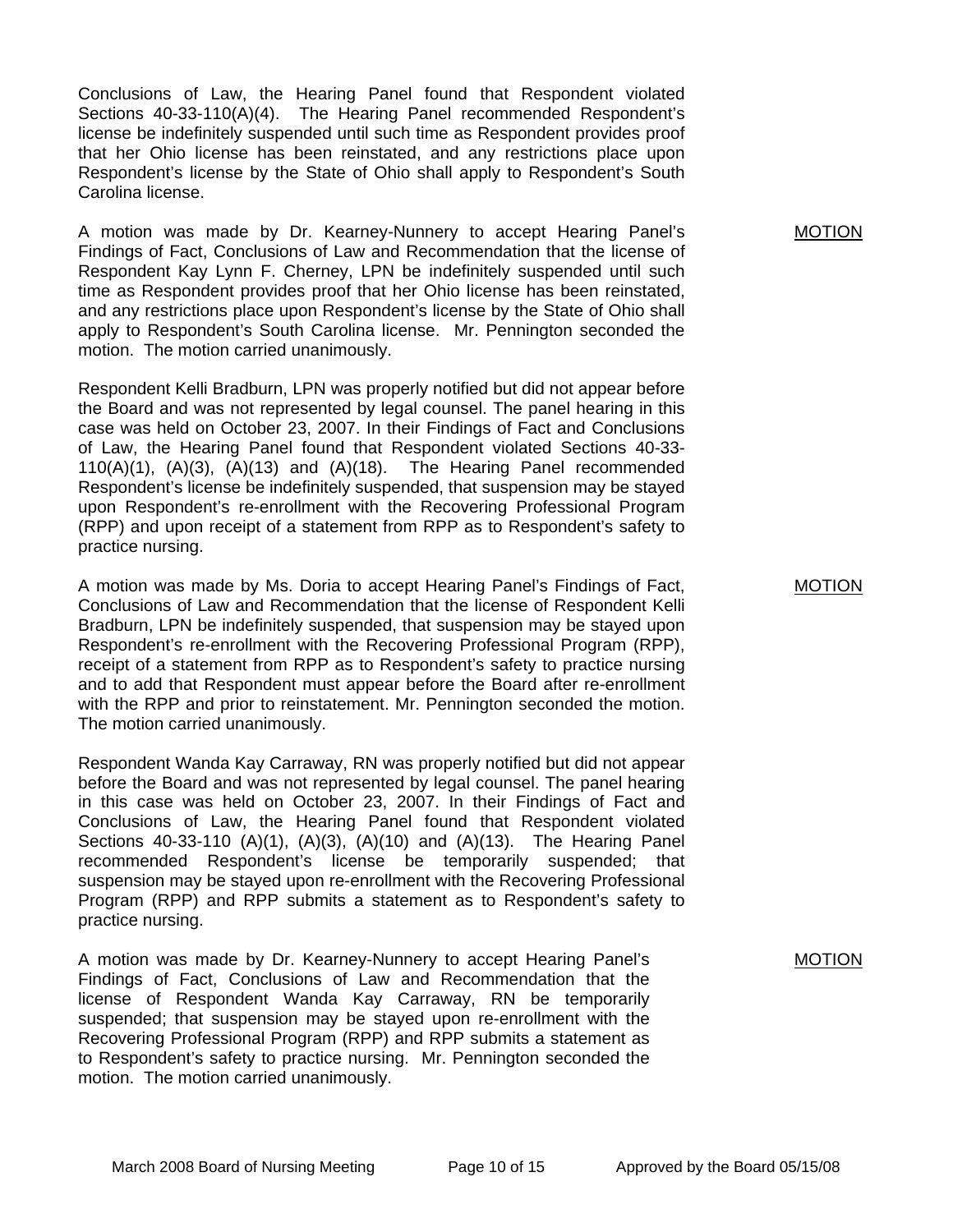The Office of General Counsel and Compliance/Monitoring Section provided the Board with public and private consent agreements for their review and consideration. These consent agreements were signed by respondents in lieu of disciplinary hearings. The Board may accept the agreement as presented, amend the agreement or reject the agreement. Respondents may sign the consent agreement amended by the Board but have the right to request a panel hearing instead of signing the amended agreement.

A motion was made by Dr. Kearney-Nunnery to approve the Private Consent Agreements for Case #2007-107; Case #2007-342, Case #2006-133; Case #2007-188; Case #2007-123; Case #2007-191; Case #2006-294; Case #2007- 148;; Case #2007-207; Case #2007-437; Case #2006-114; Case #2007-398; Case #2006-492; Case #2007-141; Case #2006-463; Case #2007-502; Case #2006-14; Case #2007-424; Case #2007-451; Case #2007-219; Case #2007- 375 as well as Public Consent Agreements for Case #2007-272; Case #2007- 303; Case #2005-422; Case #2007-320; Case #2007-241; Case #2007-300; Case #2007-356; Case #2007-488; Case #2007-394; Case #2006-184; Case #2007-447; Case #2007-459; Case #2007-455; Case #2007-328; Case #2007- 453; Case #2006-222; Case #2006-58; Case #2007-277; Case #2007-385; and Case #2007-506 as presented. Ms. Doria seconded the motion. The motion carried unanimously.

A motion was made Dr. Kearney-Nunnery to approve Private Consent Agreements presented for two unlicensed practice cases as well as for Public Consent Agreements for a Voluntary Surrender; and two cases of noncompliance with an existing order as presented. Mr. Pennington seconded the motion. The motion passed unanimously.

Dr. Kearney-Nunnery recused herself from discussion on consent agreements for Case #2007-387 and Case #2007-189.

The Board reviewed and discussed the public consent agreement for 2007-387; and the private consent agreement for Case #2007-189.

A motion was made by Mr. Pennington to approve the public consent agreement for Case #2007-387; and the private consent agreement for Case #2007-189 as presented. Ms. Doria seconded the motion. The motion carried unanimously.

The Board reviewed and discussed the public consent agreement for Case #2007-271.

A motion was made by Ms. Doria to defer action on the public consent agreement for Case #2007-271 until further information is received. Dr. Kearney-Nunnery seconded the motion. The motion carried unanimously. MOTION

The Board reviewed and discussed the private consent agreement for Case #2006-150.

A motion was made by Dr. Kearney-Nunnery to change the agreement to a public agreement for Case #2006-150. Mr. Pennington seconded the motion. The motion passed unanimously. MOTION

CONSENT AGREEMENTS

MOTION

MOTION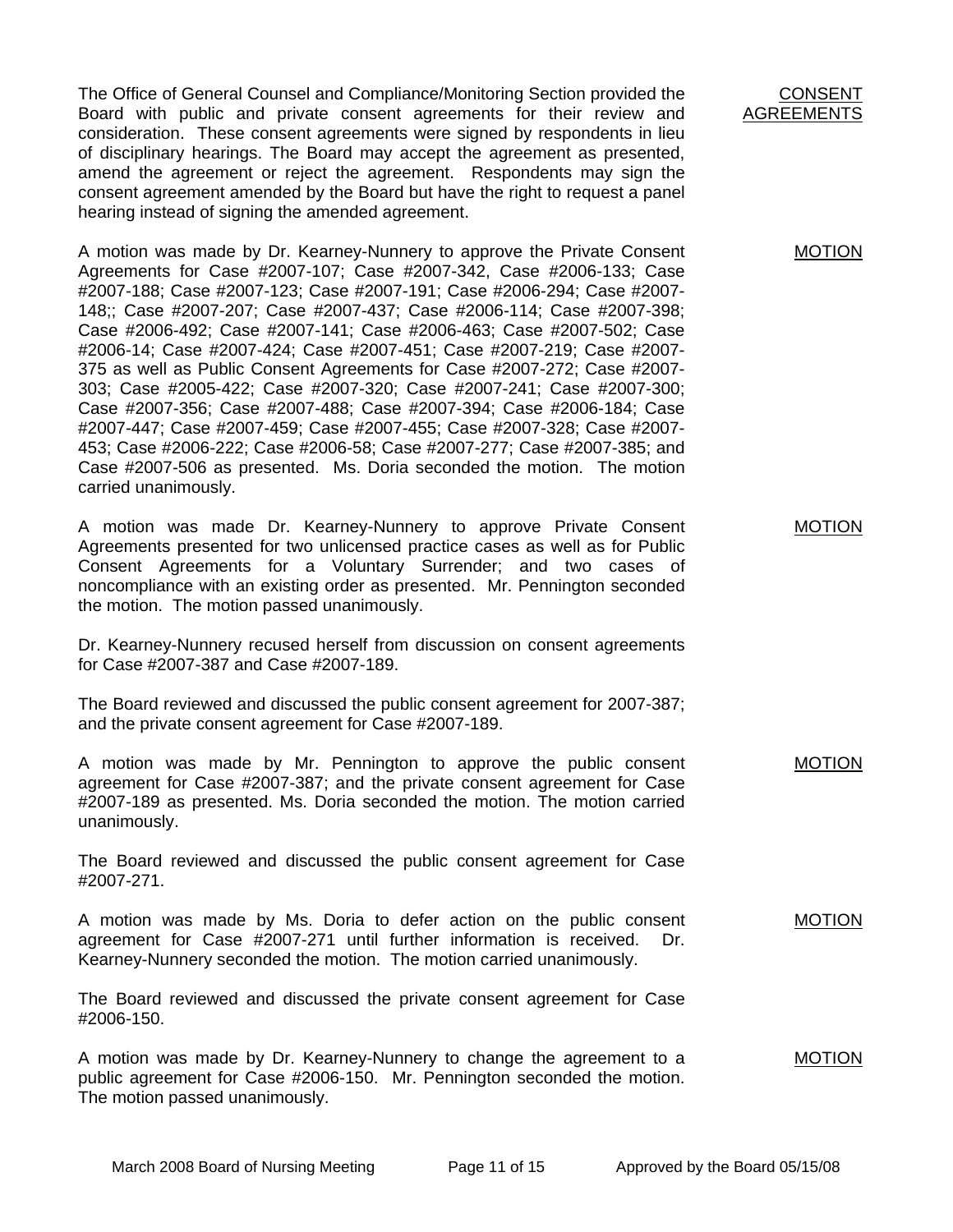The Board reviewed and discussed the private consent agreement for Case #2007-156.

A motion was made by Ms. Doria to approve the private consent agreement for Case #2007-156 as presented. Dr. Kearney-Nunnery seconded the motion. The motion carried unanimously. MOTION

The Board reviewed and discussed the public consent agreement for Case #2007-415.

A motion was made by Dr. Kearney-Nunnery to add completion of an ethics course to the public consent agreement presented for Case #2007-415. Mr. Pennington seconded the motion. The motion passed unanimously. MOTION

The Board reviewed and discussed the private consent agreement for Case #2007-498.

A motion was made by Ms. Doria to approve the private consent agreement for Case #2007-498 as presented. Dr. Kearney-Nunnery seconded the motion. The motion carried with one nay vote. MOTION

The Board reviewed and discussed the private consent agreement for Case #2007-432.

A motion was made by Ms. Doria to approve the private consent agreement for Case #2007-432 as presented. Dr. Kearney-Nunnery seconded the motion. The motion carried unanimously. MOTION

Spartanburg Community College requested that the ADN students be allowed to substitute BIO 240 for the program's NUR 107 requirement. The Advisory Committee on Nursing (ACON) reviewed, discussed the request along with information provided by the school at their February 19, 2008 meeting and recommended Board approval of the request as presented. The South Carolina Technical College System has reviewed the request.

A motion was made by Dr. Kearney-Nunnery to approve the request to allow Spartanburg Community College ADN students to substitute BIO 240 for the program's NUR 107 requirement as presented. Dr. Whiting seconded the motion. The motion carried unanimously.

Trident Technical College is proposing an accelerated option of their associate degree nursing (ADN) program. The Advisory Committee on Nursing (ACON) reviewed, discussed the request along with information provided by the school at their February 19, 2008 meeting and recommended Board approval of the request as presented.

A motion was made by Dr. Whiting to approve Trident Technical College's accelerated option of their associate degree nursing (ADN) program a presented. Dr. Kearney-Nunnery seconded the motion. The motion carried unanimously.

SPARTANBURG **COMMUNITY** COLLEGE-**CURRICULUM** 

TRIDENT TECH.

ACCERLERATED

COLLEGE

**OPTION** 

MOTION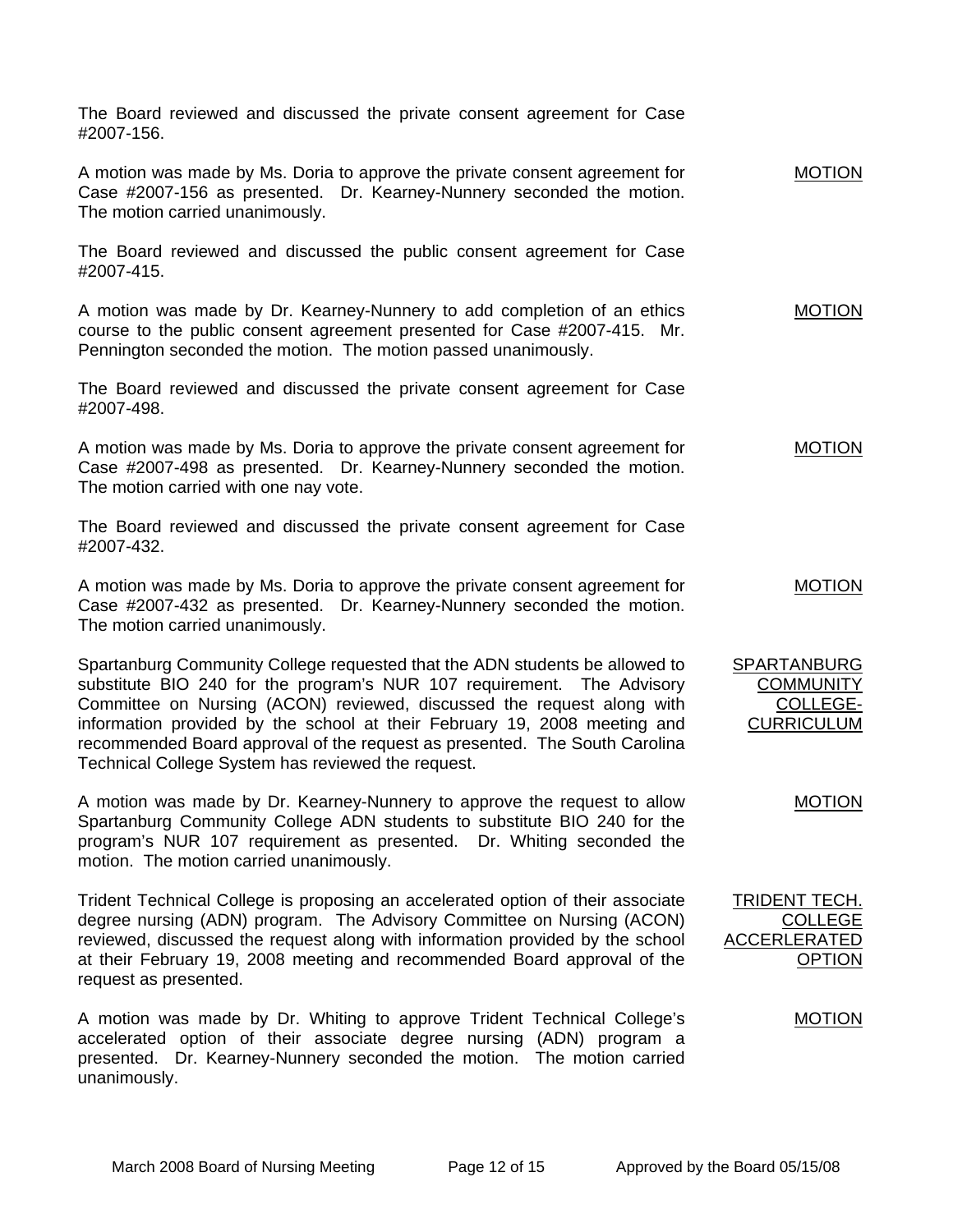Dr. Kearney-Nunnery recused herself from discussion and voting for this matter. USC – LANCASTER

The University of South Carolina (USC) Columbia is proposing offering lower division, non-clinical, pre-nursing courses at their sister campuses at USC Lancaster and USC Salkehatchie. The Advisory Committee on Nursing (ACON) reviewed, discussed the request along with information provided by the school at their February 19, 2008 meeting and recommended Board approval of the request as presented. Discussion included but was not limited to students receiving their degrees from USC–Columbia and clinicals being performed in their geographical area. **SALKEHATCHIE** 

A motion was made by Dr. Lewis to allow University of South Carolina (USC) Columbia to offer lower division, non-clinical, pre-nursing courses at their sister campuses at USC Lancaster and USC Salkehatchie as presented. Dr. Whiting seconded the motion. The motion carried unanimously. MOTION

The Board reviewed the January 29, 2008 Site Survey for the ECPI College of Technology (ECPI) practical nursing program. ECPI submitted materials for Board review in response to the findings and recommendations of the survey. At its March 30, 2008 meeting, the Board had granted initial approval status for the ECPI practical nursing program. The first graduating class National Council Licensure Examination–Practical Nurse results have been received and are favorable. ECPI is now requesting that they be granted full approval status.

A motion was made by Dr. Kearney-Nunnery to grant full approval to ECPI College of Technology practical nursing program for five years. Dr. Lewis seconded the motion. The motion carried unanimously.

Per the Board's request, David Christian, III provided an update on the compliance and monitoring process. Mr. Christian reported that communication is much better. Ms. Martin stated that the new process has merit and a nurse should closely evaluate cases. He agreed and affirmed that expert nurses are also used on some cases prior to the Investigative Review Committee (IRC) meeting. Ms. Martin stressed that it is important that if the Administrator is not available that a masters prepared nurse or nurse with a high level of critical thinking in a specialty review the cases. The Board will be reviewing the composition of the panel.

Ms. Martin conveyed that the order of the agenda is being reviewed and will be revised. Revisions will be considered to make better use of Board time and for appearances and the public.

NCSBN Visit to South Carolina Board of Nursing

Kathy Apple, Executive Director of the National Council of State Boards of Nursing has requested to visit our Board at an upcoming meeting. The purpose of the visit is to better understand how regulation works in our state, how our Board conducts the business of protecting the public, learn about the challenges, and how regulatory policy is developed.

A motion was made by Ms. Doria to have Joan Bainer coordinate with National Council of State Boards of Nursing regarding their visit. Dr. Whiting seconded the motion. The motion carried unanimously.

ECPI

AND

MOTION

COMPLIANCE / MONITORING PROCESS UPDATE

REPORT

PRESIDENT'S

ADMINISTRATOR'S REPORT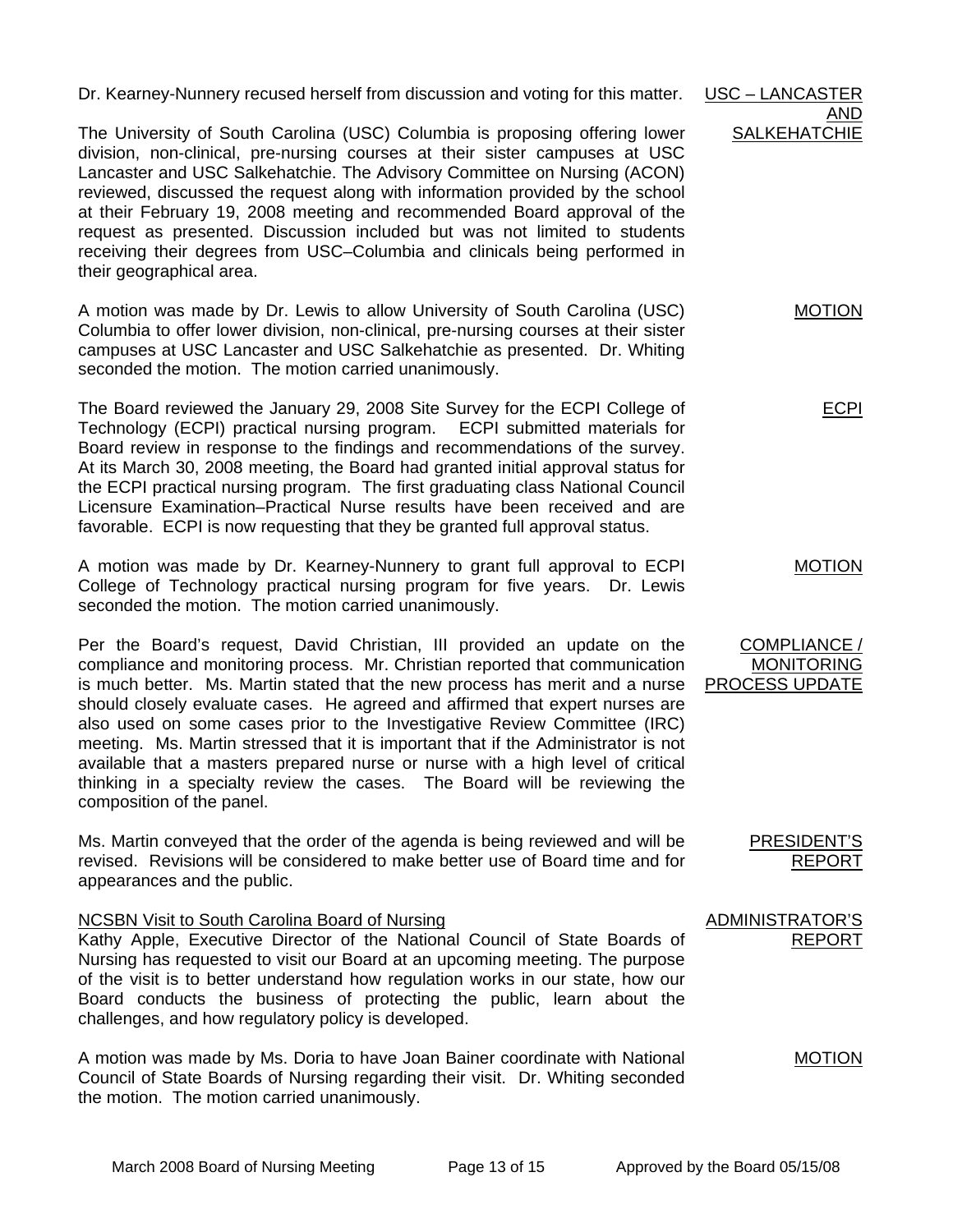## Advisory Committee on Nursing

Board Council, Sheridon Spoon, spoke to the Advisory Committee on Nursing at their February 19, 2008. He advised them in executive session about their responsibilities in making recommendations to the Board and how they relate to the regulations. He received very positive reception from the members.

A motion was made by Ms. Doria to accept the December 7, 2007 Advisory Committee on Nursing meeting minutes. Dr. Whiting seconded the motion. The motion carried unanimously.

### Advanced Practice Committee

Ms. Bainer reported that at their last meeting, the Advanced Practice Committee (APC) discussed the re-wording of the advisory opinion on regional blocks.

A motion was made by Dr. Kearney-Nunnery to accept the November 2, 2007 Advanced Practice Committee (APC) minutes as presented. Mr. Pennington seconded the motion. The motion carried unanimously.

### Nursing Practice and Standards Committee

Ms. Bainer reported that the Nursing Practice and Standards Committee discussed the position statement on pain and is still reviewing Advisory Opinions 5 and 25 to assure that the language is clear. Work continues on the licensed practical nurse decision tree.

A motion was made by Mr. Pennington to accept the December 13, 2007 Nursing Practice and Standards Committee minutes as presented. Dr. Kearney-Nunnery seconded the motion. The motion carried unanimously.

### Strategic Planning Meeting Agenda

The Board reviewed that draft Strategic Planning Meeting Agenda provided and requested that medication aides be added for discussion.

### Renewals / Audits

Ms. Bainer reported that to date more than 20,000 nurses have renewed their licenses with more than 16,000 renewing in the month of February.

Audits letters have been sent out to 10 registered nurses, 10 licensed practical nurses and 10 advanced practice registered nurses. Audits will be discussed at the Strategic Planning Meeting.

### Legislation

The "Housekeeping" bill has been enrolled for ratification. The language regarding Christian Science nursing was not included. Title protection and training for nurses were explained to the committee.

Senator Hutto added the requirement for nurses to wear identification to the criminal background check bill. The "Housekeeping" bill was vetoed by the Governor last session because of this item.

## Program Nurse Consultant Position

Interviews will continue to fill the Program Nurse Consultant for Practice position. Ms. Bainer hopes the position will be filled soon.

MOTION

MOTION